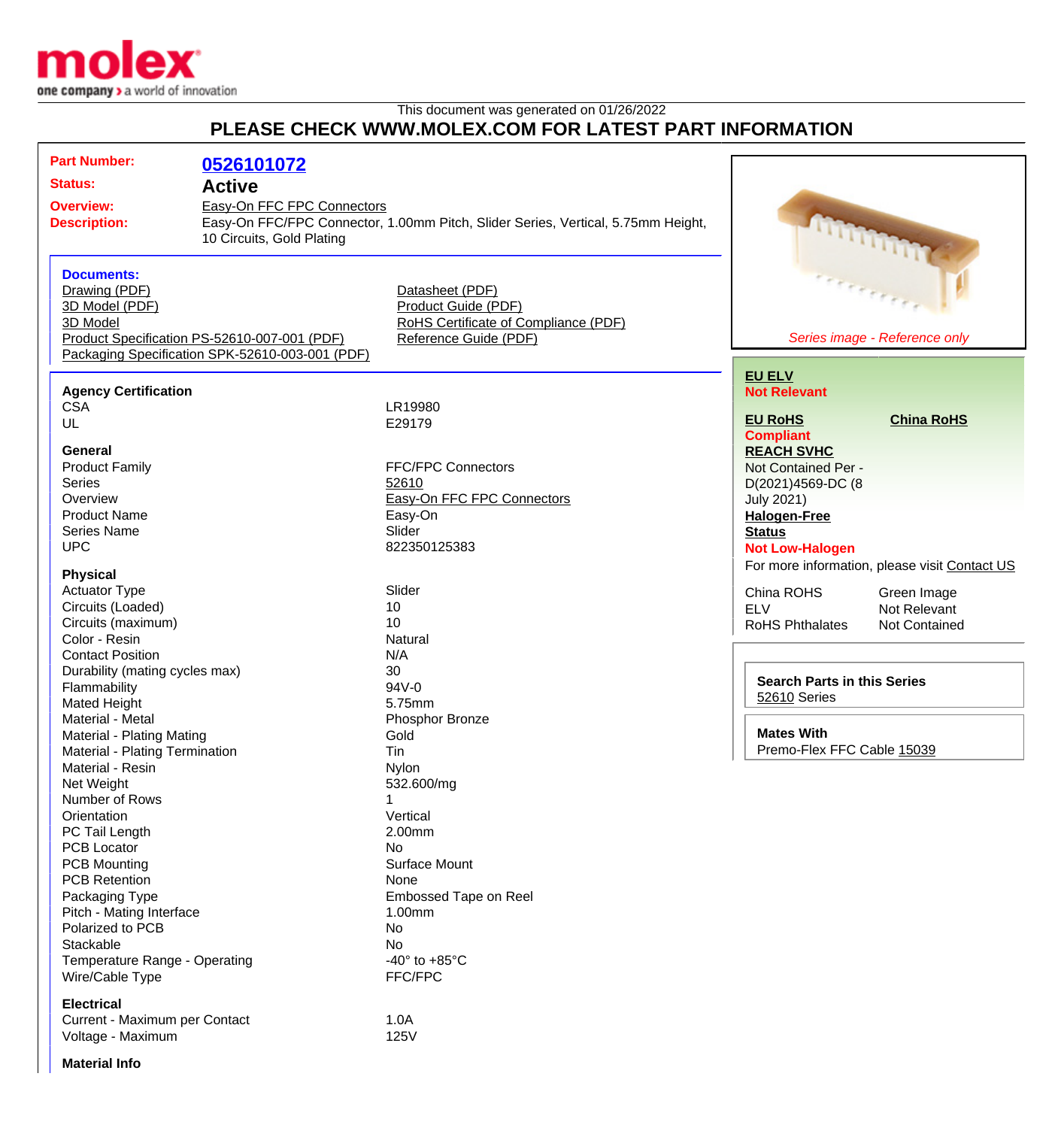**Reference - Drawing Numbers** Packaging Specification SPK-52610-003-001 Product Specification PS-52610-007-001

526100000-000, 526101000-000, SD-52610-036-001

## This document was generated on 01/26/2022 **PLEASE CHECK WWW.MOLEX.COM FOR LATEST PART INFORMATION**